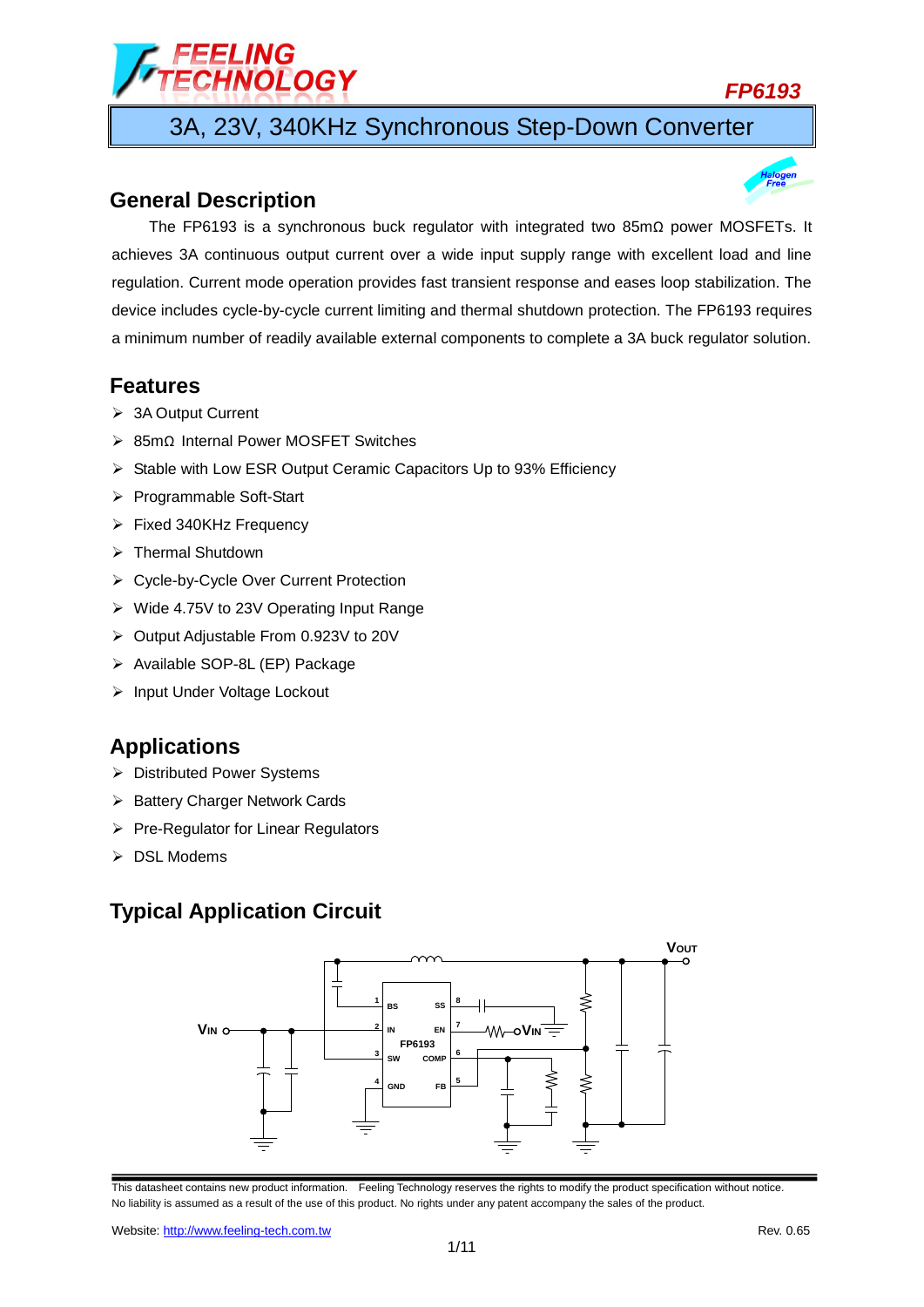

*FP6193*

# **Function Block Diagram**



# **Pin Descriptions**







| <b>Name</b> |                | No. $ 1/0 $ | <b>Description</b>    |  |  |
|-------------|----------------|-------------|-----------------------|--|--|
| <b>BS</b>   | 1              | O           | <b>Bootstrap</b>      |  |  |
| IN          | $\overline{2}$ | Р           | <b>Supply Voltage</b> |  |  |
| <b>SW</b>   | 3              | O           | Switch                |  |  |
| <b>GND</b>  | 4              | P           | Ground                |  |  |
| FB          | 5              | I           | Feedback              |  |  |
| <b>COMP</b> | 6              | O           | Compensation          |  |  |
| EN          | 7              |             | Enable / UVLO         |  |  |
| SS          | 8              | O           | Soft-Start            |  |  |
| EP          | 9              | P           | Exposed PAD is GND    |  |  |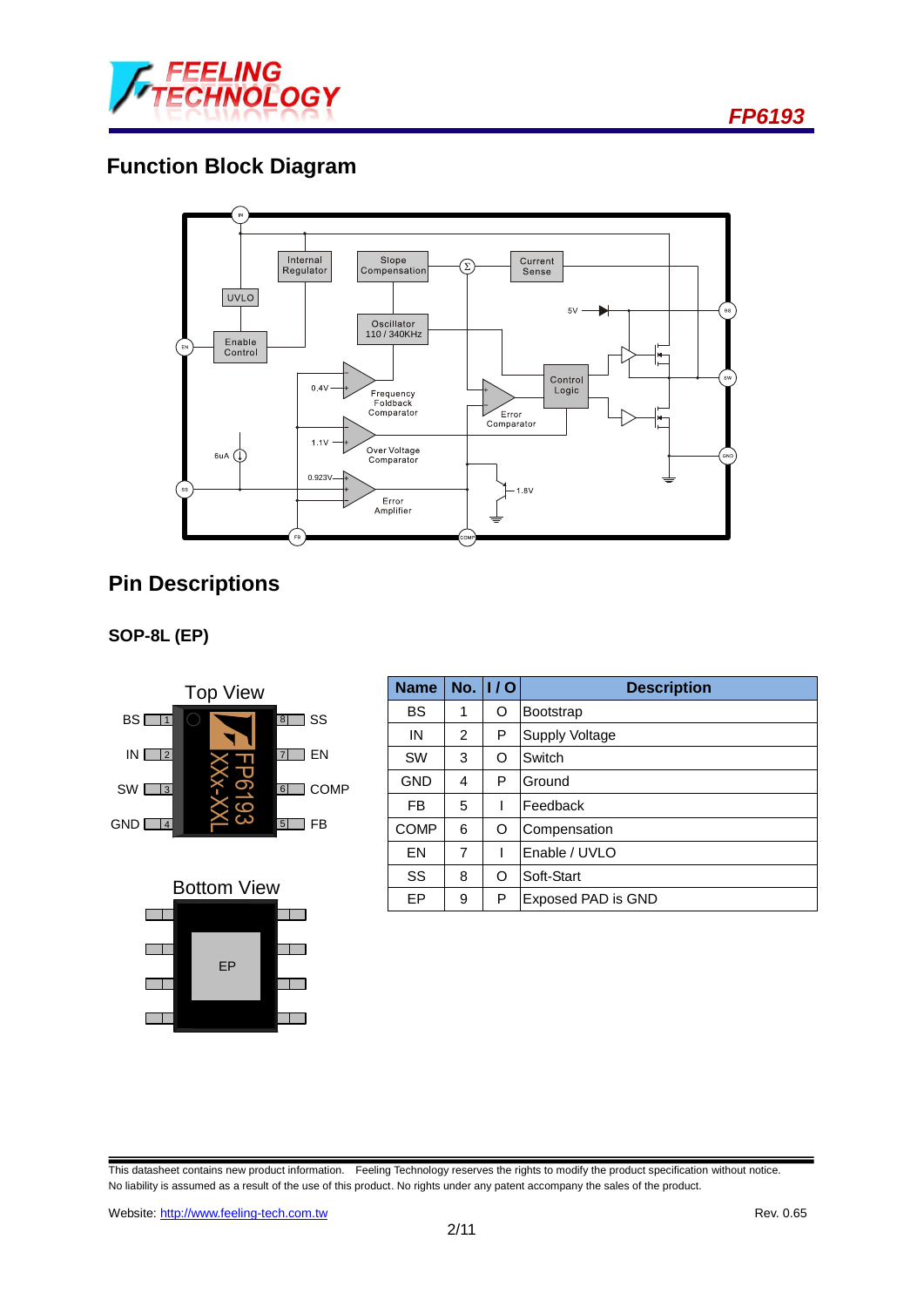

# **Marking Information**

**SOP-8L (EP)**



**Halogen Free**: Halogen free product indicator **Lot Number**: Wafer lot number's last two digits

For Example  $\rightarrow$  Lot : 123456  $\rightarrow$  XXx-56L

**Internal ID**: Internal Identification Code

**Per-Half Month**: Production period indicator in half month time unit

- For Example :  $A \rightarrow$  First Half Month of January
	- $B \rightarrow$  Second Half Month of January
	- $C \rightarrow$  First Half Month of February
	- $D \rightarrow$  Second Half Month of February

Year: Production year's last digit

This datasheet contains new product information. Feeling Technology reserves the rights to modify the product specification without notice. No liability is assumed as a result of the use of this product. No rights under any patent accompany the sales of the product.



*FP6193*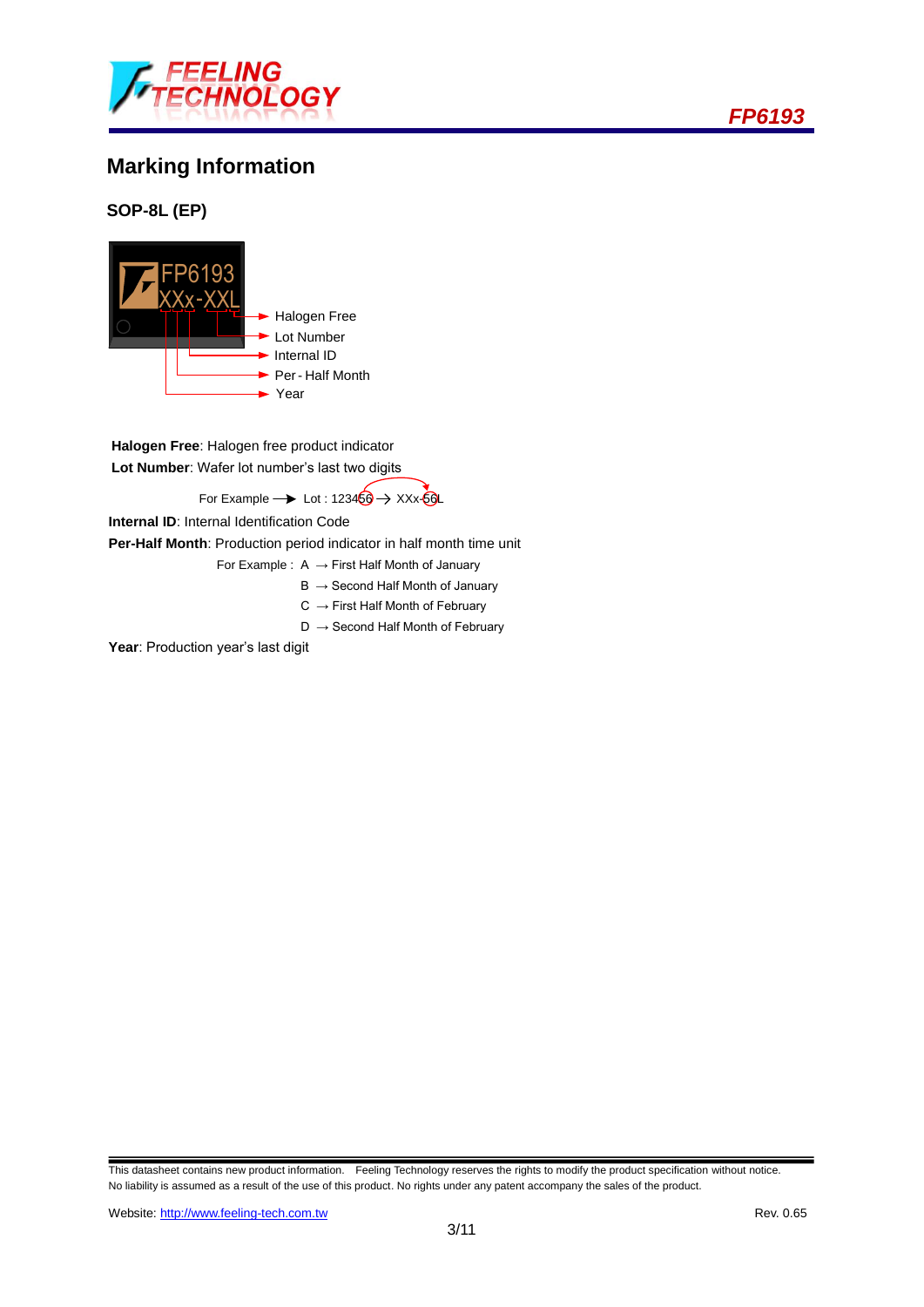

# **Ordering Information**

| <b>Part Number</b>  | <b>Operating Temperature</b> | <b>Package</b> | <b>MOQ</b> | <b>Description</b> |
|---------------------|------------------------------|----------------|------------|--------------------|
| <b>IFP6193XR-G1</b> | -40°C ~ +85°C                | SOP-8L (EP)    | 2500EA     | Tape & Reel        |

## **Absolute Maximum Ratings**

| <b>Parameter</b>                        | <b>Symbol</b>        | <b>Conditions</b> | Min.          | Typ.   | Max.                  | <b>Unit</b>     |
|-----------------------------------------|----------------------|-------------------|---------------|--------|-----------------------|-----------------|
| Supply Voltage                          | V <sub>IN</sub>      |                   | $-0.3$        |        | 24                    | V               |
| Supply Voltage                          | $V_{sw}$             |                   | -1            |        | $V_{\text{IN}} + 0.3$ | V               |
| <b>Bootstrap Voltage</b>                | $V_{BS}$             |                   | $V_{sw}$ -0.3 |        | $V_{sw} + 6$          | V               |
| <b>All Other Pins</b>                   |                      |                   | $-0.3$        |        | 6                     | V               |
| Junction Temperature                    | TJ                   |                   |               |        | $+150$                | °C              |
| Storage Temperature                     | $T_S$                |                   | $-65$         |        | $+150$                | °C              |
| Allowable Power Dissipation             |                      | SOP-8L (EP)       |               |        | 650                   | mW              |
| <b>Thermal Resistance</b>               | $\theta_{JA}$        | SOP-8L (EP)       |               |        | $+60$                 | °C/W            |
|                                         | $\theta_{\text{JC}}$ |                   |               |        | $+10$                 | $\degree$ C / W |
| Lead Temperature (soldering, 10<br>sec) |                      | SOP 8L (EP)       |               | $+260$ |                       | °C              |

## **IR Re-flow Soldering Curve**



This datasheet contains new product information. Feeling Technology reserves the rights to modify the product specification without notice. No liability is assumed as a result of the use of this product. No rights under any patent accompany the sales of the product.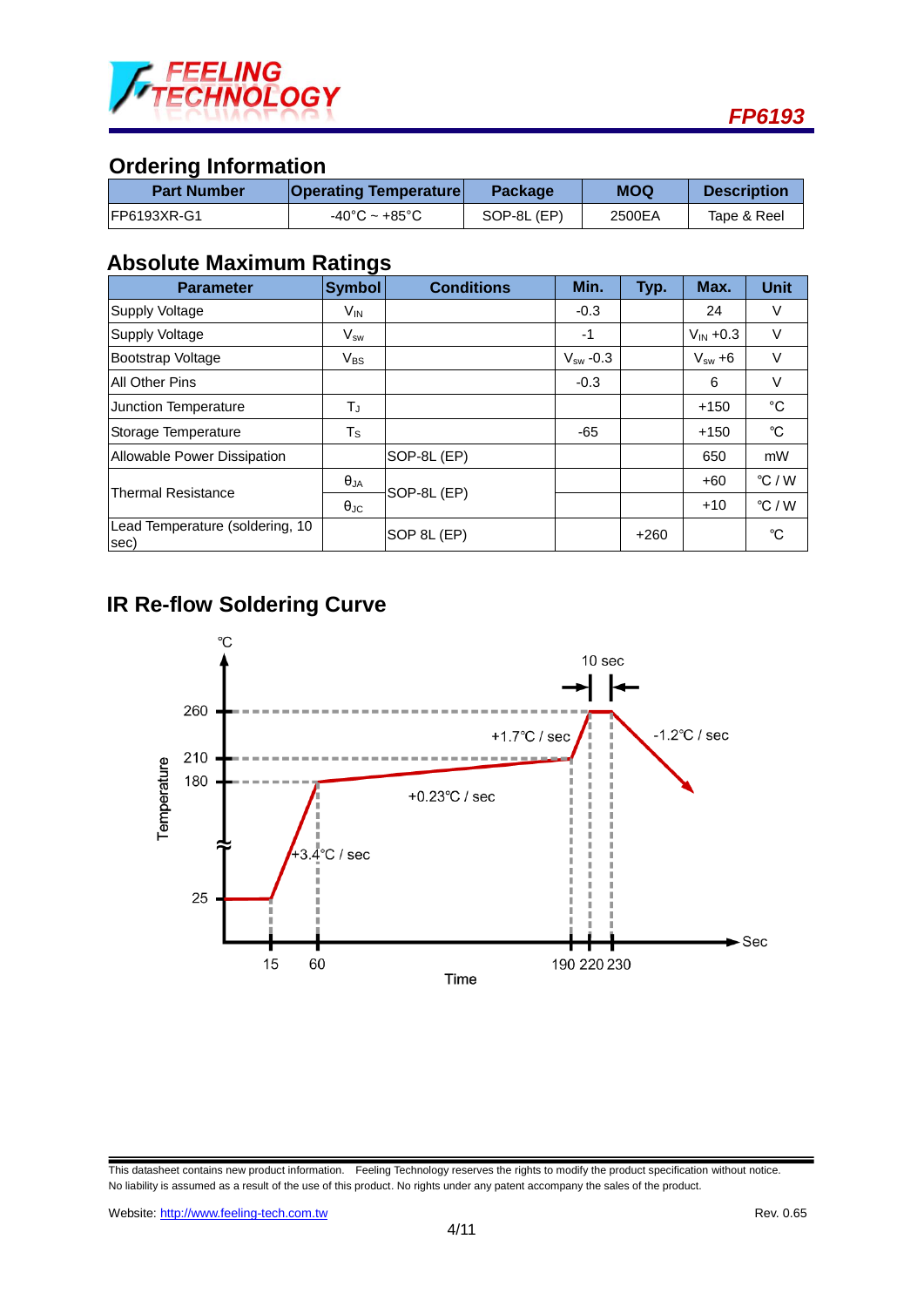

# **Recommended Operating Conditions**

| <b>Parameter</b>             | <b>Symbol</b>   | <b>Conditions</b> | Min.  | <b>Typ</b> | Max.  | Unit   |
|------------------------------|-----------------|-------------------|-------|------------|-------|--------|
| Supply Voltage               | V <sub>IN</sub> |                   | 4.75  |            | 23    |        |
| <b>Operating Temperature</b> |                 |                   | $-40$ |            | $+85$ | $\sim$ |

# **DC Electrical Characteristics** (T<sub>A</sub>= 25°C, V<sub>IN</sub>=12V, unless otherwise noted)

| <b>Parameter</b>                                    |                            | <b>Symbol Test Conditions</b>               | Min.  | Typ.   | Max.  | <b>Unit</b> |
|-----------------------------------------------------|----------------------------|---------------------------------------------|-------|--------|-------|-------------|
| <b>Standby Current</b>                              | $I_{SB}$                   | $V_{EN} \geq 3V$ , $V_{FB} \geq 1.0V$       |       | 1.0    | 1.5   | mA          |
| <b>Shutdown Supply Current</b>                      | $I_{ST}$                   | $V_{EN}=0$                                  |       | 5      |       | μA          |
| Feedback Voltage                                    | $V_{FB}$                   | V <sub>IN</sub> =12V, V <sub>COMP</sub> <2V | 0.900 | 0.923  | 0.946 | V           |
| Feedback Over Voltage Threshold                     |                            |                                             |       | 1.1    |       | $\vee$      |
| Error Amplifier Voltage Gain                        | $\mathbf{G}_{\mathsf{EA}}$ |                                             |       | 400    |       | V/V         |
| Error Amplifier Transconductance                    | $T_{EA}$                   | ∆lC=±10µA                                   |       | 830    |       | $\mu$ A/V   |
| High Side Switch ON Resistance                      | $R_{ON-HS}$                |                                             |       | 85     |       | $m\Omega$   |
| Low Side Switch ON Resistance                       | R <sub>ON-LS</sub>         |                                             |       | 85     |       | $m\Omega$   |
| High Side Switch Leakage Current                    | Iщ.                        | $V_{EN}=0, V_{SW}=0V$                       |       | 0.1    | 10    | μA          |
| <b>High Side Current Limit</b>                      | <b>IHCL</b>                |                                             | 3.8   | 5.3    |       | A           |
| Low Side Current Limit                              | <b>ILCL</b>                | From Drain to Source                        |       | 1      |       | A           |
| <b>COMP</b> to Current Sense<br>Transconductance    | $T_{\rm CS}$               |                                             |       | 5.2    |       | A/V         |
| <b>Oscillation Frequency</b>                        | F <sub>osc</sub>           |                                             |       | 340    |       | <b>KHz</b>  |
| <b>Short Circuit Oscillation</b><br>Frequency       | $F_{SC}$                   | $VFR=0V$                                    |       | 110    |       | <b>KHz</b>  |
| Maximum Duty Cycle                                  | $D_{MAX}$                  | $VFB=0.8V$                                  |       | 90     |       | $\%$        |
| Minimum On Time                                     | <b>T</b> <sub>ON</sub>     |                                             |       | 220    |       | ns          |
| Input Under Voltage Lockout<br>Threshold            | VUVLO                      | $V_{IN}$ Rising                             | 3.8   | 4.1    | 4.4   | $\vee$      |
| Input Under Voltage Lockout<br>Threshold Hysteresis |                            |                                             |       | 200    |       | mV          |
| <b>EN Lockout Threshold</b>                         | V <sub>ENLO</sub>          | V <sub>EN</sub> Rising                      | 2.2   | 2.5    | 2.7   | $\vee$      |
| <b>EN Lockout Threshold Hysteresis</b>              |                            |                                             |       | 250    |       | mV          |
| <b>EN Threshold Voltage</b>                         | $V_{EN}$                   |                                             | 1.0   | 1.5    | 2.0   | V           |
| <b>EN Threshold Voltage</b><br><b>Hysteresis</b>    |                            |                                             |       | 300    |       | mV          |
| Soft-Start Current                                  |                            | $V_{SS}=0V$                                 |       | 6      |       | μA          |
| Soft start Period                                   |                            | $C_{SS} = 0.1 \mu F$                        |       | 15     |       | ms          |
| <b>Thermal Shutdown</b>                             | T <sub>TS</sub>            |                                             |       | $+150$ |       | $^{\circ}C$ |

This datasheet contains new product information. Feeling Technology reserves the rights to modify the product specification without notice. No liability is assumed as a result of the use of this product. No rights under any patent accompany the sales of the product.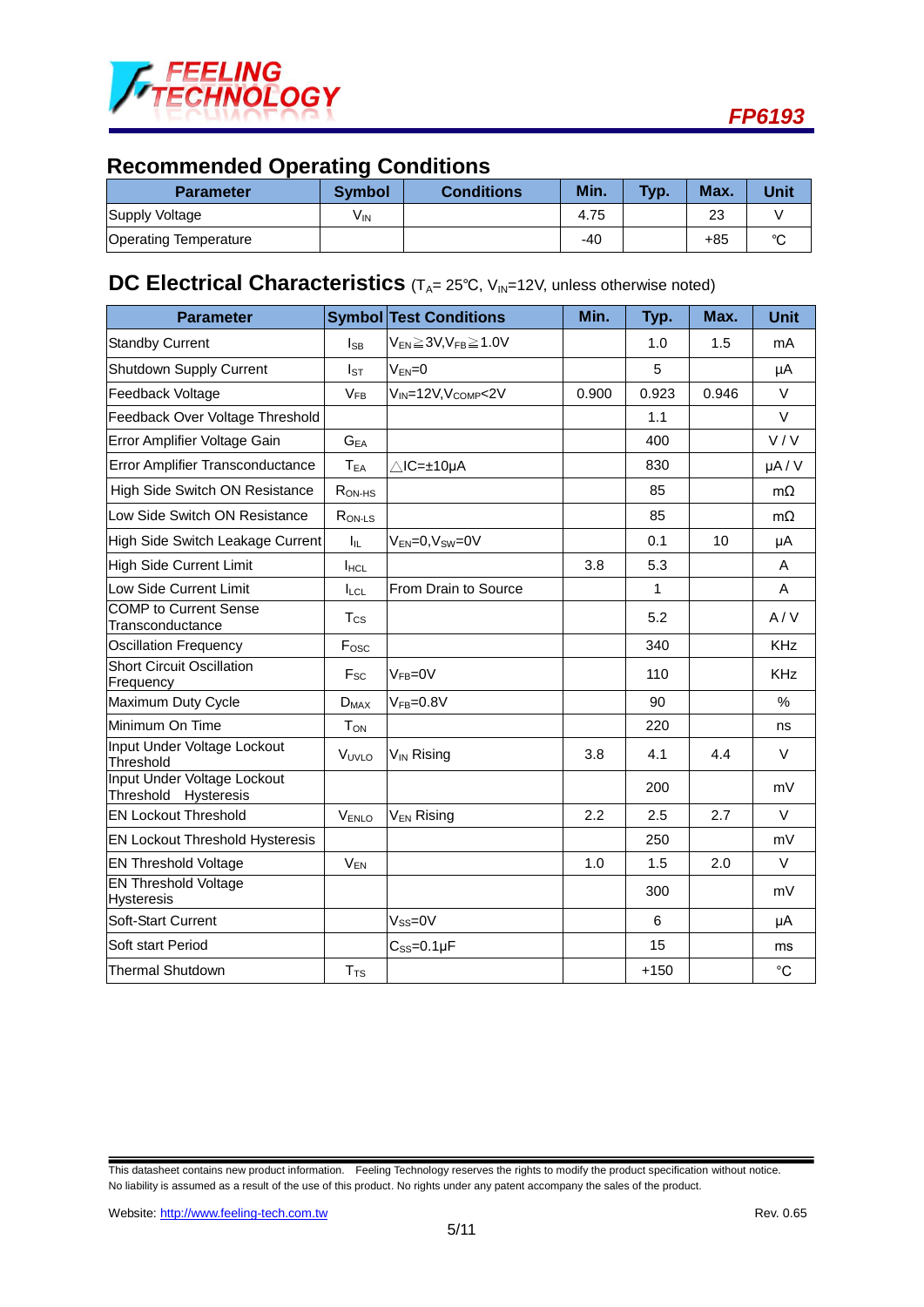

## **Function Description**

The FP6193 is a synchronous current-mode buck regulator. It regulates input voltages from 4.75V to 23V down to an output voltage as low as 0.923V, and is able to supply up to 3A of load current. The FP6193 uses current-mode control to regulate the output voltage. The output voltage is measured at FB through a resistive voltage divider and amplified by the internal error amplifier. The output current of the tranconductance error amplifier is presented at COMP where a network compensates the regulation control system. The voltage at COMP is compared to the switch current measured internally to control the output voltage. The converter uses internal n-channel MOSFET switches to step-down the input voltage to the regulated output voltage. Since the MOSFET requires a gate voltage greater than the input voltage, a boost capacitor connected between SW and BS drives the gate. The capacitor is charged from the internal regulator when the SW pin is low.

### **Output Voltage (V<sub>OUT</sub>)**

The output voltage is set using a resistive voltage divider from the output voltage to FB. The voltage divider divides the output voltage down by the ratio:

$$
V_{FB}=V_{OUT}\times\frac{R_4}{R_2+R_4}
$$

Thus the output voltage is:

$$
V_{OUT} = V_{FB} \times \frac{R_2 + R_4}{R_4}
$$

A typical value for R4 can be as high as 100KΩ, but a typical value is 10KΩ.

#### **Enable Mode / Shutdown Mode**

Drive the EN Pin to ground to shutdown the FP6193. Shutdown forces the internal power MOSFETs off, turns off all internal circuitry. The EN Pin rising threshold is 1.5V (typ), and hysteresis is 300mV. For automatic startup application, pull up the EN pin with 100KΩ resister.

#### **Boost High-Side Gate Drive (BST)**

Since the MOSFET requires a gate voltage greater than the input voltage, connect a flying bootstrap capacitor between SW and BS to provide the gate-drive voltage to the high-side n-channel MOSFET switch. The capacitor is alternately charged from the internal regulator. On startup, an internal low-side switch connects SW to ground and charges the BST capacitor to internal regulated voltage. Once the BST capacitor is charged, and the internal low-side switch is turned off, the BST capacitor voltage provides the necessary enhancement voltage to turn on the high-side switch.

This datasheet contains new product information. Feeling Technology reserves the rights to modify the product specification without notice. No liability is assumed as a result of the use of this product. No rights under any patent accompany the sales of the product.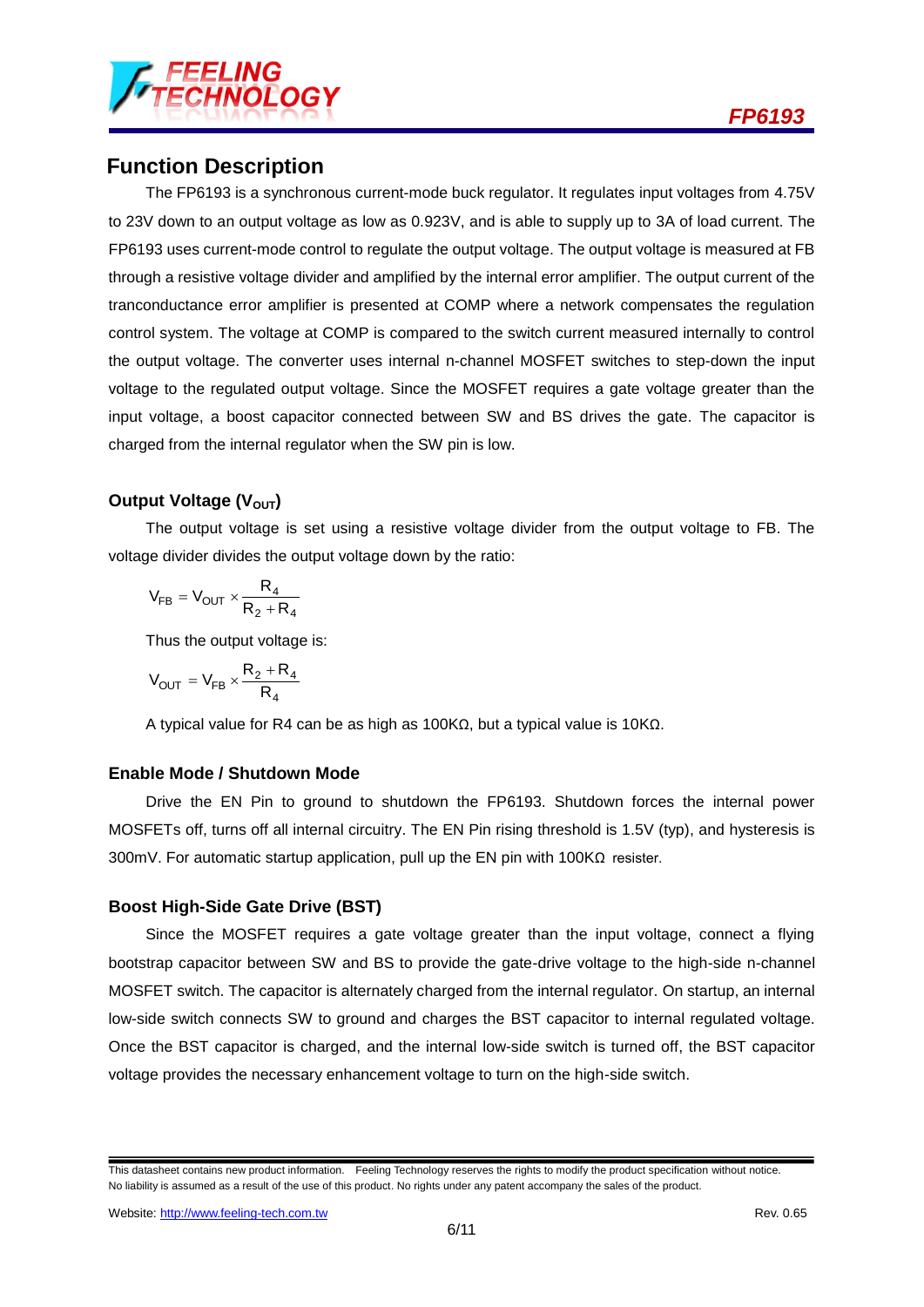

#### **Thermal Shutdown Protection**

The FP6193 features integrated thermal shutdown protection. When the IC junction temperature exceeds +150°C, thermal shutdown protection will be triggered. The internal power MOSFET is then turned off to limit the device power dissipation  $(P_D)$ . Once thermal shutdown occurs, this device can go back to normal operation until the junction temperature drops below +100°C approximately.

## **Application Information**

#### **Input Capacitor Selection**

The input current to the step-down converter is discontinuous, therefore a capacitor is required to supply the AC current to the step-down converter while maintaining the DC input voltage. Use low ESR capacitors for the best performance. Ceramic capacitors are preferred, but tantalum or low-ESR electrolytic capacitors may also suffice.

The input capacitor can be electrolytic, tantalum or ceramic. When using electrolytic or tantalum capacitors, a small, high quality ceramic capacitor, i.e. 0.1μF, should be placed as close to the IC as possible.

When using ceramic capacitors, make sure that they have enough capacitance to provide sufficient charge to prevent excessive voltage ripple at input. The input voltage ripple caused by capacitance can be estimated by

$$
C_{IN} = \frac{I_O}{f \times \Delta V_{IN}} \times D(1 - D)
$$

#### **Inductor Selection**

The inductor is required to supply constant current to the output load while being driven by the switched input voltage. A larger value inductor will result in less ripple current that will result in lower output ripple voltage. However, the larger value inductor will have a larger physical size, higher series resistance, and / or lower saturation current. A good rule for determining the inductance to use is to allow the peak-to-peak ripple current in the inductor to be approximately 30% of the maximum switch current limit. Also, make sure that the peak inductor current is below the maximum switch current limit. The inductance value can be calculated by

$$
L = \frac{V_O + V_D}{I_O \gamma f} (1 - D)
$$

Where  $r$  is the ripple current ratio

$$
I_{Lrms} = I_O \sqrt{1 + \frac{\gamma^2}{12}}
$$

RMS current in inductor

This datasheet contains new product information. Feeling Technology reserves the rights to modify the product specification without notice. No liability is assumed as a result of the use of this product. No rights under any patent accompany the sales of the product.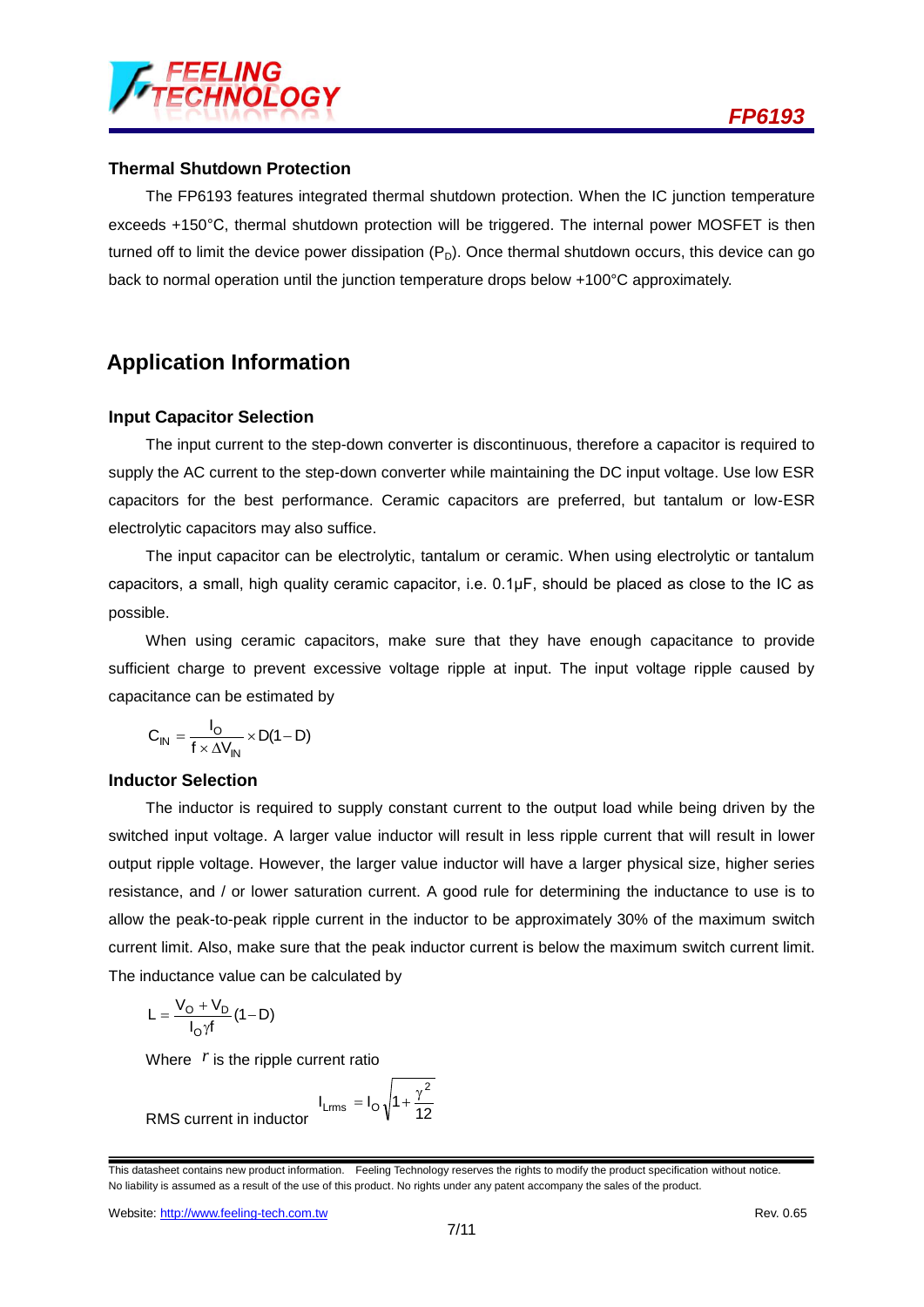

#### **Output Capacitor Selection**

The output capacitor is required to maintain the DC output voltage. Ceramic, tantalum, or low ESR electrolytic capacitors are recommended. Low ESR capacitors are preferred to keep the output voltage ripple low. The output voltage ripple can be estimated by:

$$
\Delta V_{OUT} = \frac{V_{OUT} \times (V_{IN} - V_{OUT})}{f \times L \times V_{IN}} \times \left(ESR + \frac{1}{8 \times f \times C_{OUT}}\right)
$$

In the case of ceramic capacitors, the impedance at the switching frequency is dominated by the capacitance. The output voltage ripple is mainly caused by the capacitance. In the case of tantalum or electrolytic capacitors, the ESR dominates the impedance at the switching frequency.

Ⅰ.In the case of ceramic capacitors

$$
C_{OUT} = \frac{V_{OUT}}{8 \times f^2 \times L \times \Delta V_{OUT}} \times \left(1 - \frac{V_{OUT}}{V_{IN}}\right)
$$

Ⅱ.In the case of tantalum or electrolytic capacitors

$$
ESR = \frac{\Delta V_{OUT} \times f \times L \times V_{IN}}{V_{OUT} \times (V_{IN} - V_{OUT})}
$$

#### **PC Board Layout Checklist**

- 1. The power traces, consisting of the GND trace, the SW trace and the  $V_{IN}$  trace should be kept short, direct and wide.
- 2. Place  $C_{IN}$  near IN Pin as closely as possible. To maintain input voltage steady and filter out the pulsing input current.
- 3. The resistive divider  $R_2$  and  $R_4$  must be connected to FB pin directly as closely as possible.
- 4. FB is a sensitive node. Please keep it away from switching node, SW. A good approach is to route the feedback trace on another layer and to have a ground plane between the top layer and the layer on which the feedback trace is routed. This reduces EMI radiation on to the DC-DC converter's own voltage feedback trace.

This datasheet contains new product information. Feeling Technology reserves the rights to modify the product specification without notice. No liability is assumed as a result of the use of this product. No rights under any patent accompany the sales of the product.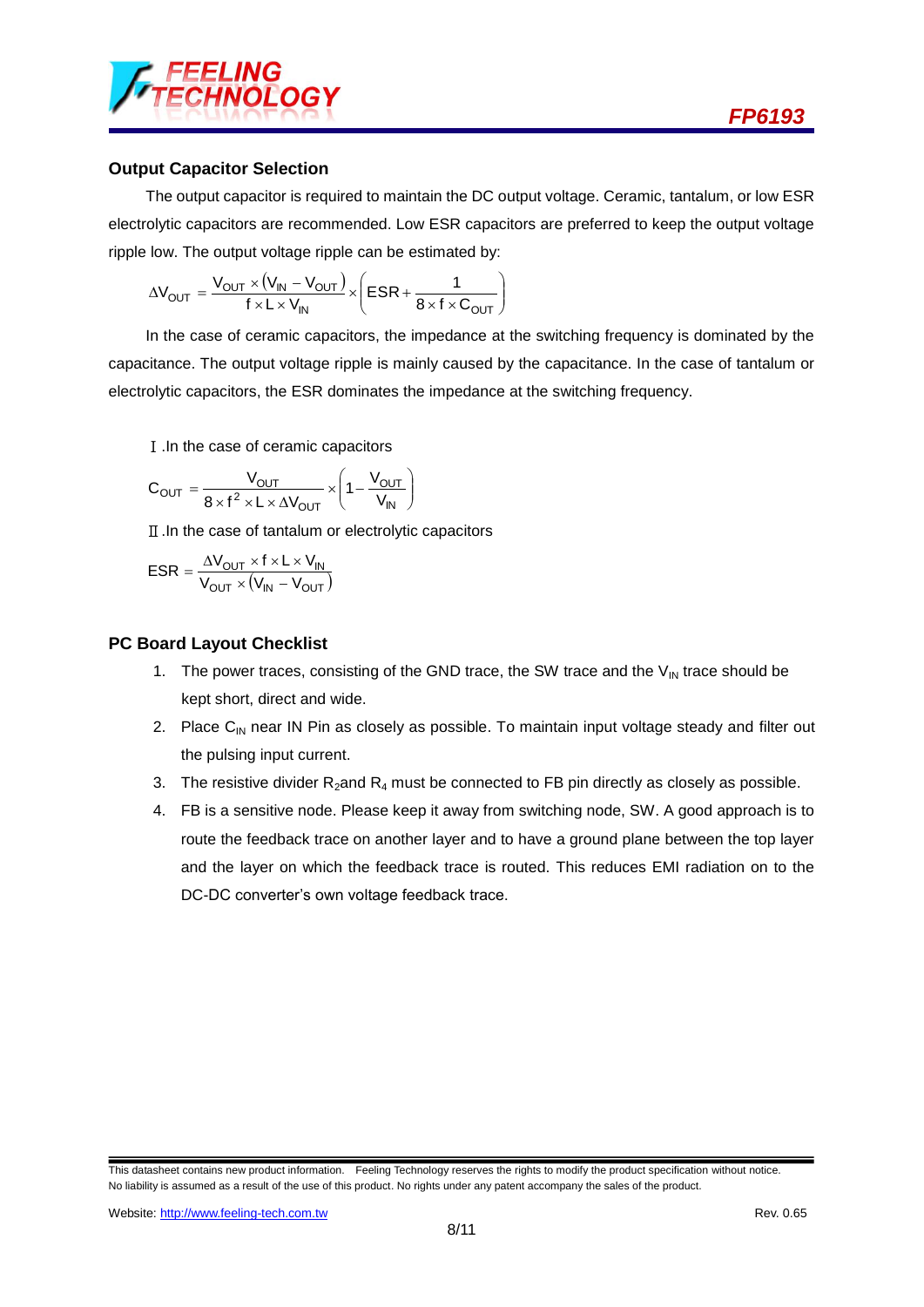

*FP6193*



Suggested Layout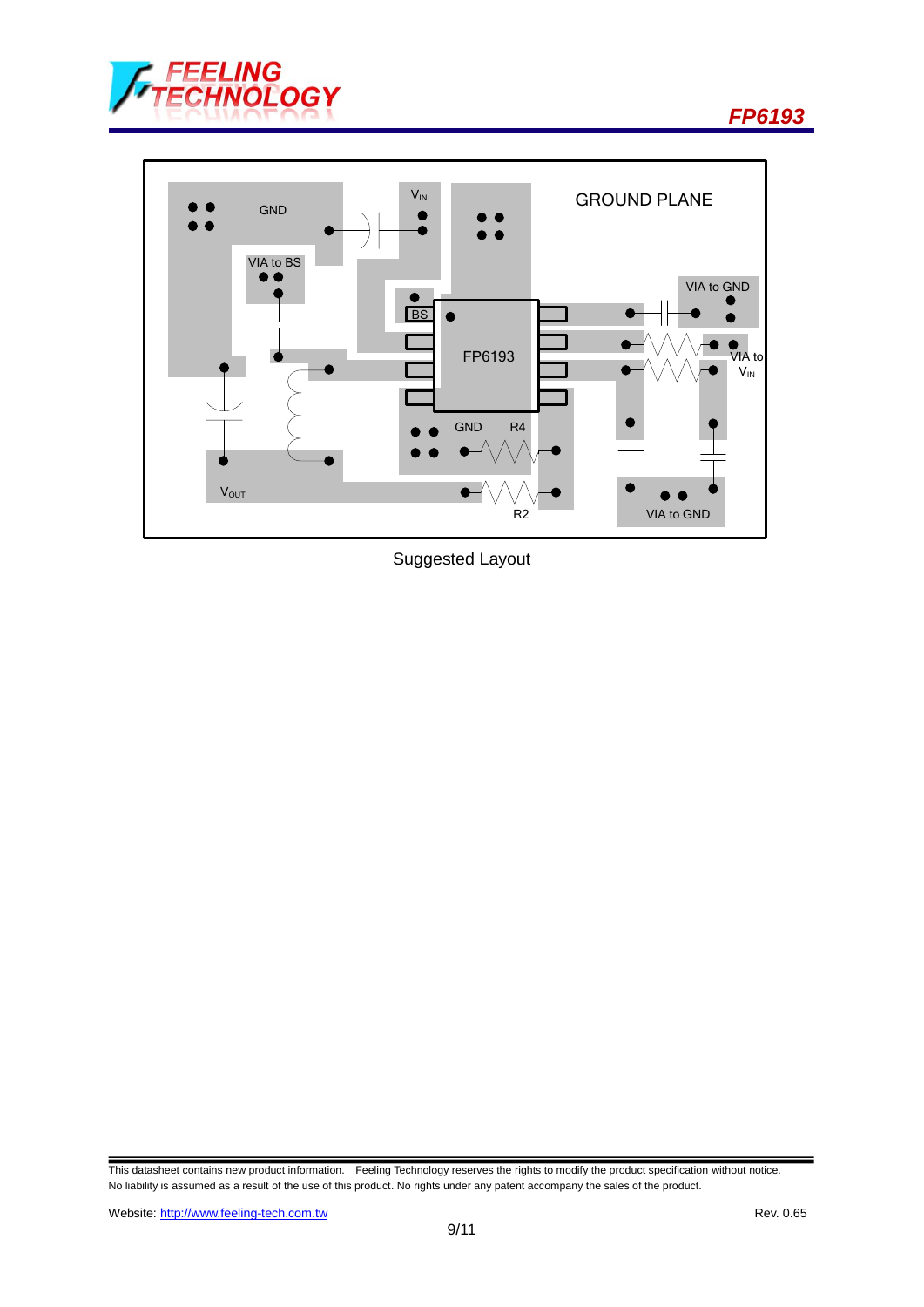

*FP6193*

# **Typical Application**